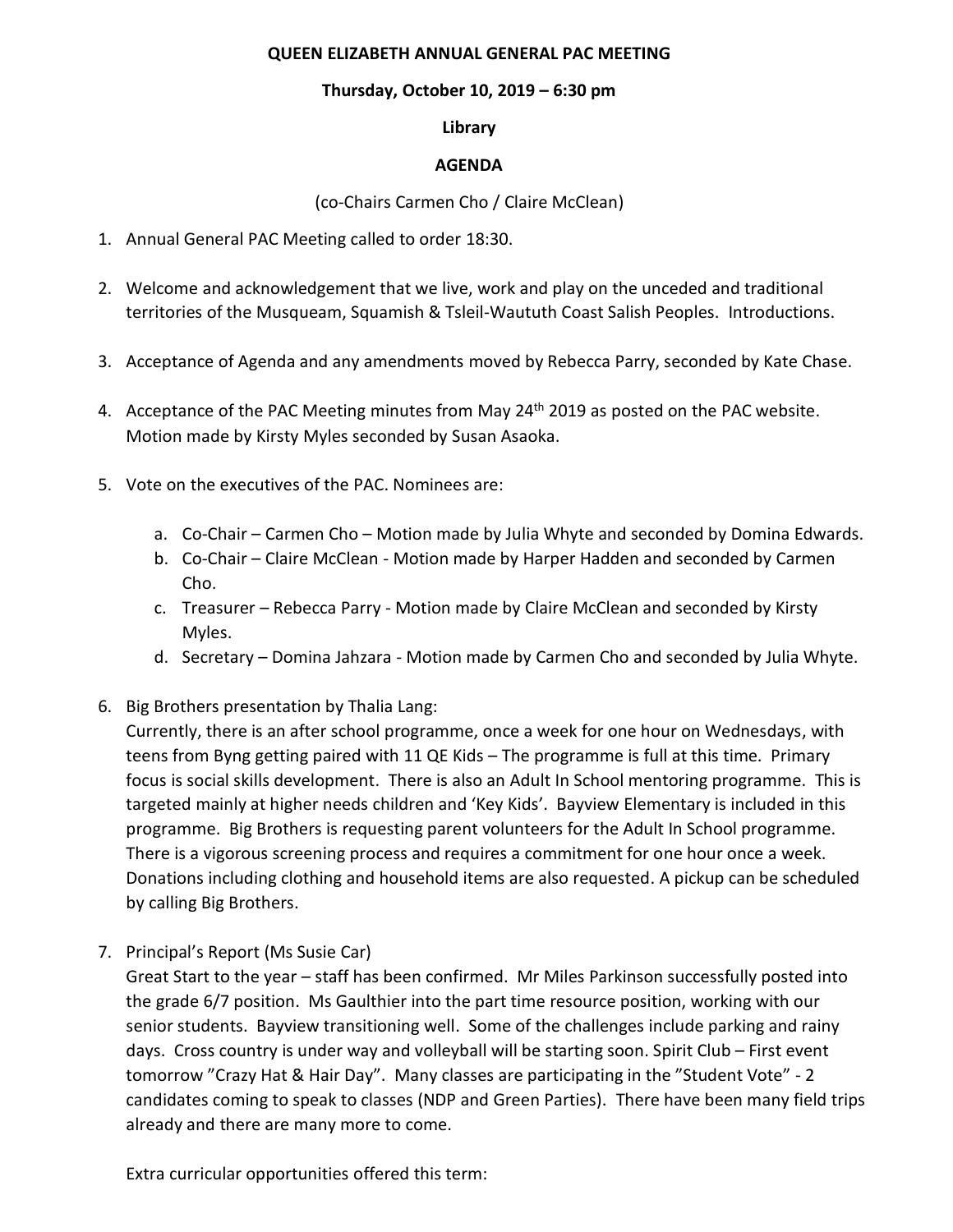Soccer, Choir, Ukulele, Piano through Jericho Kids Club, Chess, Mad Science & Sea Smart.

Newsletter will be coming out before the end of the month:

- October 25th Pro-D Day
- Parent-Teacher conferences (early dismissal at 2 pm) Tues/Weds October 22/23.
- Next Pro-D Day Friday November 8th Remembrance Day weekend.
- Kathy Na Choir: School Concert 1:45 pm on Thursday December 12th.

Holly Arntzen Project update: Project endorsed by PAC.

Staff met to discuss and agreed to apply (\$2100)

Confirmed for this winter – last week of school before the December break in 2019.

2 days of dress rehearsal with Holly Arntzen and Kein Wright December 17 & 18.

Dress rehearsal and concert performance Thursday December 19th (time TBA).

Future staff discussion on Dance in Schools Programme (space is an issue).

8. Budget Update (Rebecca Parry) - Motion to approve budget for the year by Claire McClean, seconded by Beth Harrop. Gaming grant down due to low numbers in registration. Grant applied to activities such as Choir, games night, grad party, sports day, running club trophies and certificates, welcome coffee. Hot lunch revenue down 42%. Volunteers and resources not available for 5 days hot lunch.

For Non-Gaming account, direct appeal donations are accepted through School Cash Online this year – Confidential, tax receipt issued immediately and goes through VSB.

Special events such as Lunar New Year celebration covered by Non-Gaming account and portion to cover special guest speaker, Saleema Noon.

Last year we received some new lap tops. This year we would like new iPads and updated books for library, projectors, carts (for iPads and laptops). Ready body, learning minds room requiring new materials, and materials for robotics and connecting with up to date technology.

- 9. Motion to approve signing officers for PAC bank account. Two signatures are needed for each transaction. Officers to be:
	- a. Rebecca Parry
	- b. Carmen Cho
	- c. Claire McClean

Moved by Kirsty Myles and seconded by Julia Whyte.

# 10. Volunteer Update (Domina Jahzara)

Sports Coordinator position – still open. Class Parent still needed for Division 3.

## 11. Fundraising/Events

Capital Campaign on the books – School Cash Online.

Hot Lunch – Harper Hadden and Julia Whyte: Carinos Kitchen has stepped in for Monday Sushi and Wednesday hot food menus. Calhouns, Subway and Flying Wedge returning. Fruit and Vegetable Programme runs every three to four weeks, through VSB and BC Growers

Association.